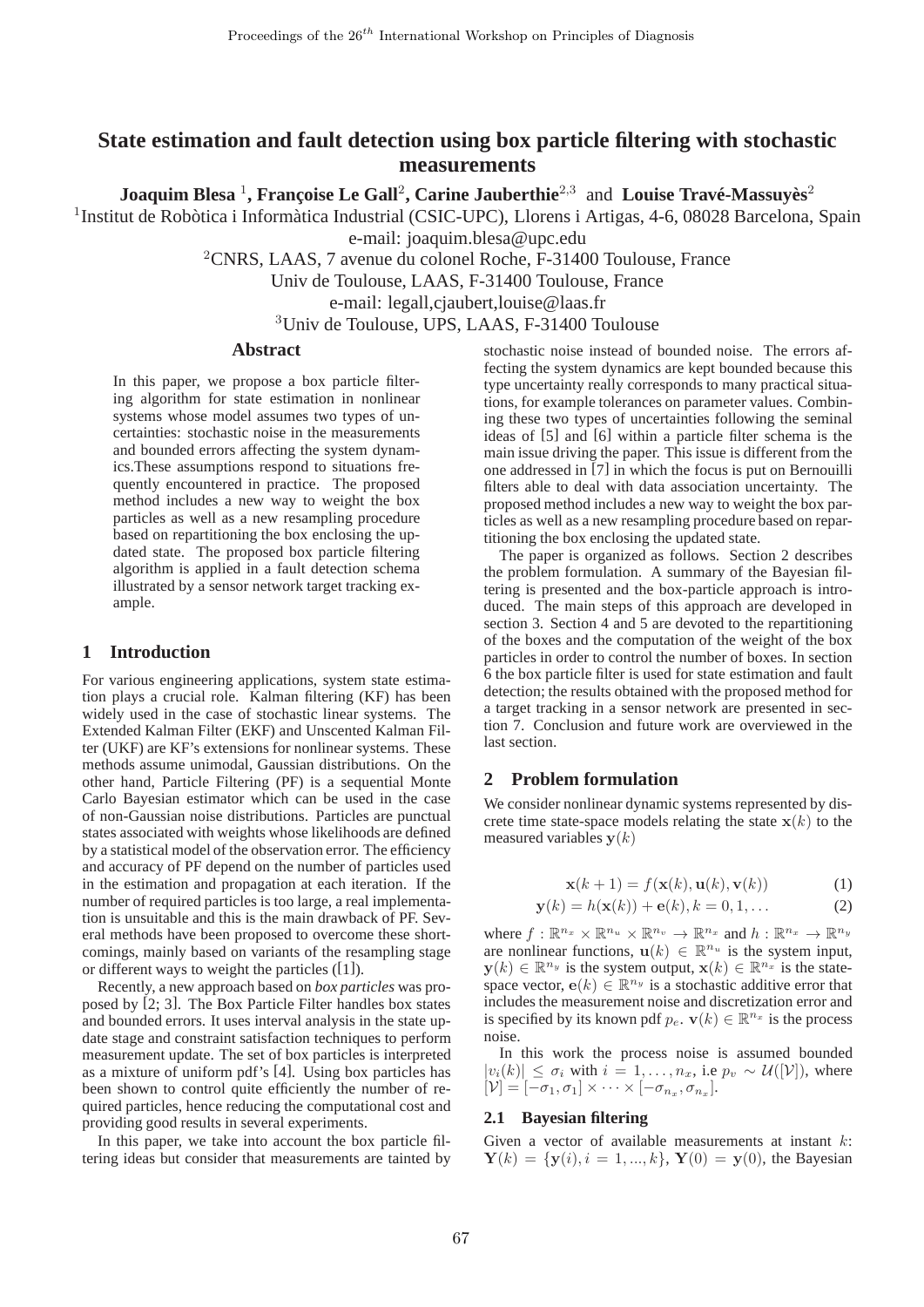solution to compute the posterior distribution  $p(\mathbf{x}(k)|\mathbf{Y}(k))$ of the state vector at instant  $k + 1$ , given past observations  **is given by (Gustafsson 2002):** 

$$
p(\mathbf{x}(k+1)|\mathbf{Y}(k)) =
$$

$$
\int_{\mathbb{R}^{n_x}} p(\mathbf{x}(k+1)|\mathbf{x}(k))p(\mathbf{x}(k)|\mathbf{Y}(k))dx(k)
$$
(3)

where the posterior distribution  $p(\mathbf{x}(k)|\mathbf{Y}(k))$  can be computed by

$$
p(\mathbf{x}(k)|\mathbf{Y}(k)) = \frac{1}{\alpha(k)}p(\mathbf{y}(k)|\mathbf{x}(k))p(\mathbf{x}(k)|\mathbf{Y}(k-1))
$$
\n(4)

where  $\alpha(k)$  is a normalization constant,  $p(\mathbf{y}(k)|\mathbf{x}(k))$  is the likelihood function that can be computed from (2) as:

$$
p(\mathbf{y}(k)|\mathbf{x}(k)) = p_e(\mathbf{y}(k) - h(\mathbf{x}(k))
$$
 (5)

and  $p(\mathbf{x}(k)|\mathbf{Y}(k-1))$  is the prior distribution.

Equations (5), (4) and (3) can be computed recursively given the initial value of  $p(\mathbf{x}(k)|\mathbf{Y}(k-1))$  for  $k = 0$  denoted as  $p(\mathbf{x}(0))$  that represents the prior knowledge about the initial state.

### **2.2 Objective**

Considering the assumptions of our problem, we adopt a particle filtering schema which is well-known for solving numerically complex dynamic estimation problems involving nonlinearities. However, we propose to use box particles and to base our method on the interval framework. Box particle filters have been demonstrated efficient, in particular to reduce the number of particles that must be considered to reach a reasonable level of approximation [2].

Let's consider the current state estimate  $\mathcal{X}(k)$  as a set, denoted by  $\{\mathcal{X}(k)\}\)$ , that is approximated by  $N_k$  disjoint boxes

$$
[\mathbf{x}(k)]^i \quad i = 1, \cdots, N_k \tag{6}
$$

where  $[\mathbf{x}(k)]^i = [\mathbf{x}(k)^i, \mathbf{x}(k)^i]$ , with  $\mathbf{x}(k)^i, \mathbf{x}(k)^i \in$  $\mathbb{R}^{n_x}$ . The width of every box is smaller or equal to a given accuracy for every component, i.e

$$
\overline{x_j(k)^i} - \underline{x_j(k)^i} \le \delta_j \quad i = 1, \cdots, N_k, \quad j = 1, \ldots, n_x
$$
\n(7)

where  $\delta_i$  is the predetermined minimum accuracy for every component j.

Moreover, every box  $[\mathbf{x}(k)]^i$  is given a prior probability denoted as

$$
P([\mathbf{x}(k)]^i|\mathbf{Y}(k-1)) \quad i=1,\cdots,N_k \tag{8}
$$

with

$$
\sum_{i=1}^{N_k} P([\mathbf{x}(k)]^i |\mathbf{Y}(k-1)) \ge \gamma \tag{9}
$$

where  $\gamma \in [0, 1]$  is a confidence threshold.

Then, given a new output measurement  $y(k)$ , the problem that we consider in this paper is:

- to compute the state estimate  $\mathcal{X}(k+1)$ ,
- to decide about the number  $N_{k+1}$  of disjoint boxes of the approximation of  $\mathcal{X}(k + 1)$ , each with accuracy smaller or equal to  $\delta_j$ ,

• to provide the prior probabilities associated to the particles of the new state estimation set

$$
P([\mathbf{x}(k+1)]^{i}|\mathbf{Y}(k)) \quad i = 1, \cdots, N_{k+1} \tag{10}
$$

### **3 Interval Bayesian formulation**

This section deals with the evaluation of the Bayesian solution of the state estimation problem considering bounded state boxes (6).

# **3.1 Measurement update**

Whereas each particle is defined as a box by (6), the measurement is tainted with stochastic uncertainty defined by the pdf  $p_e$ . The weight  $w(k)^i$  associated to a box particle is updated by the posterior probability  $P([\mathbf{x}(k)]^i | \mathbf{Y}(k))$ :

$$
w(k)^{i} = \frac{1}{\Lambda(k)} P([\mathbf{x}(k)]^{i} |\mathbf{Y}(k-1)) p_{e}(\mathbf{y}(k) - h([\mathbf{x}(k)]^{i})
$$

$$
= \frac{1}{\Lambda(k)} P([\mathbf{x}(k)]^{i} |\mathbf{Y}(k-1)) \int_{x(k) \in [\mathbf{x}(k)]^{i}} p_{e}(\mathbf{y}(k) - h(x(k))) dx(k)
$$

$$
i = 1, ..., N_{k}
$$
(11)

where the normalization constant  $\Lambda(k)$  is given by

$$
\Lambda(k) = \sum_{i=1}^{N_k} P([\mathbf{x}(k)]^i |\mathbf{Y}(k-1)) \int_{x(k) \in [\mathbf{x}(k)]^i} p_e(\mathbf{y}(k) - h(x(k))) dx(k)
$$
\n(12)

then

$$
\sum_{i=1}^{N_k} w(k)^i = 1
$$
 (13)

The deduction of the measurement update equation (11) from the particle filtering update equation (4) is detailed in the Appendix for  $n_x = 1$ , without the loss of generality. The principle of the proof is that the point particles are grouped into particle groups inside boxes, then the posterior probability of a box can be approximated by the sum of posterior probabilities of the point particles when the number of these particles tends to infinity.

### **3.2 State update**

This step is similar to the state update state as in [2] and [3]. Hence, we have:

$$
p(\mathbf{x}(k+1)|\mathbf{Y}(k)) \approx \sum_{i=1}^{N_k} w(k)^i \mathcal{U}_{[f]([\mathbf{x}(k)]^i, \mathbf{u}(k), [\mathbf{v}(k)])} \tag{14}
$$

The interval boxes  $[\mathbf{x}(k+1)|\mathbf{x}(k)]^i$  are computed from (1) using interval analysis as follows,

$$
[\mathbf{x}(k+1)|\mathbf{x}(k)]^i \approx [f]([\mathbf{x}(k)]^i, \mathbf{u}(k), [\mathbf{v}(k)]) \qquad (15)
$$

The update interval boxes inherit the weights  $w(k)^i$  of their mother boxes  $[\mathbf{x}(k)]^i$   $i = 1, \dots, N_k$ .

### **4 Resampling**

Once the updated boxes  $[\mathbf{x}(k+1)|\mathbf{x}(k)]^i$  and their associated weights  $w(k)^i$  have been computed, the objective is to compute a new set of disjoint boxes. This corresponds to the resampling step of the conventional particle filter.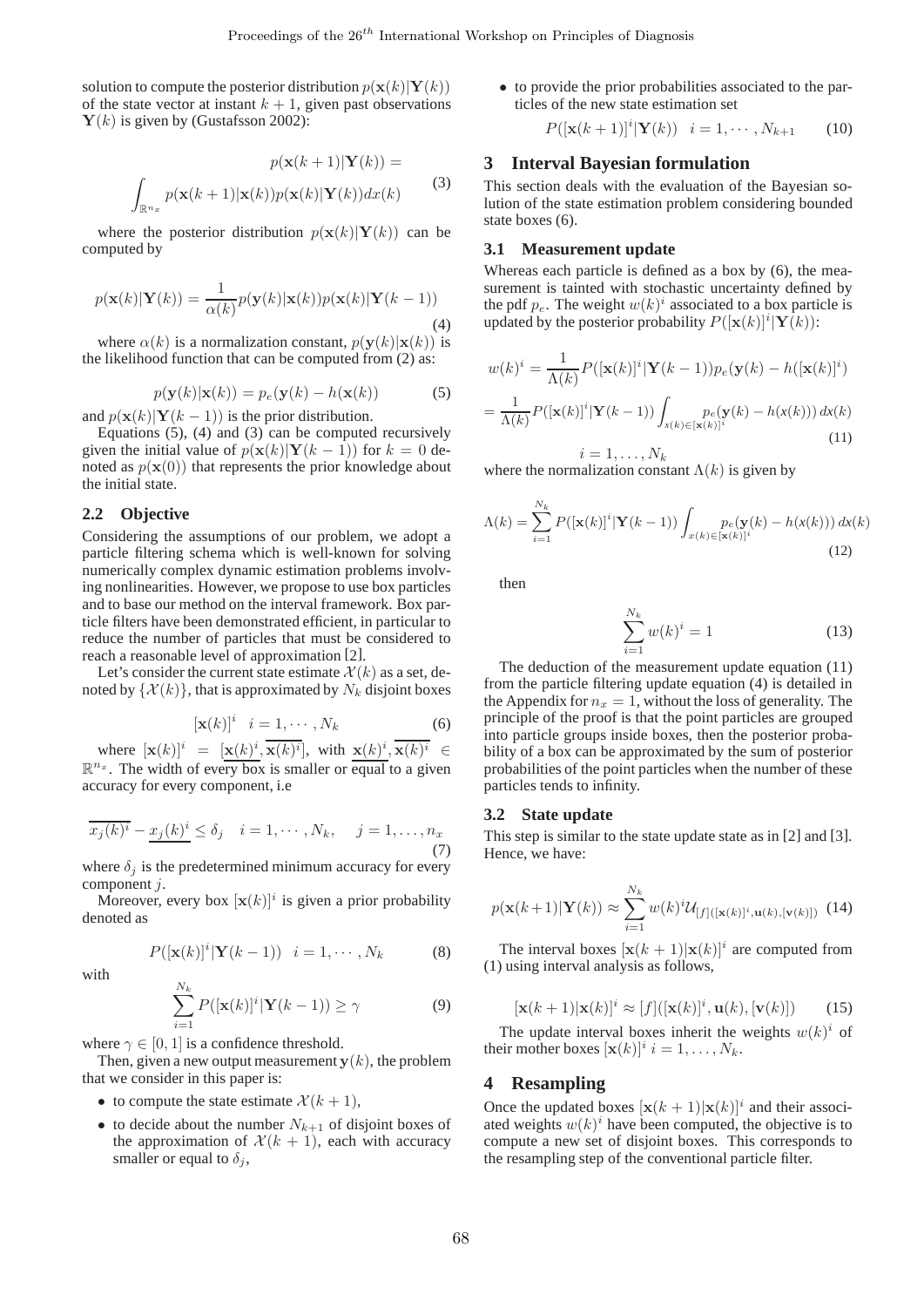### **4.1 Repartitioning**

We assume that the new boxes are of the same size, that they cover the whole space defined by the union of the updated boxes  $[\mathbf{x}(k+1)|\mathbf{x}(k)]^i$   $i = 1, ..., N_k$ , and that their weight is proportional to the weight of the former boxes.

For this purpose, a support box set  $\mathcal Z$  is computed as the minimum box such that

$$
\mathcal{Z} \supseteq \bigcup_{i=1}^{N_k} [\mathbf{x}(k+1)|\mathbf{x}(k)]^i.
$$
 (16)

 $Z$  is partitioned into M disjoint boxes of the same size

$$
[\mathbf{z}]^i \quad i = 1, \cdots, M \tag{17}
$$

where  $[\mathbf{z}]^i = [\mathbf{\underline{z}}^i, \mathbf{\overline{z}}^i], \mathbf{\underline{z}}^i, \mathbf{\overline{z}}^i \in \mathbb{R}^{n_x}$ , and

$$
\overline{z_j^i} - \underline{z_j^i} = \varepsilon_j \quad i = 1, \cdots, M \quad j = 1, \ldots, n_x. \tag{18}
$$

The box component widths are computed as

$$
\varepsilon_j = \frac{\overline{Z_j} - \underline{Z_j}}{m_j} \quad j = 1, \dots, n_x \tag{19}
$$

where  $m_i$  is the number of intervals along dimension j computed as

$$
m_j = \lceil \frac{\overline{Z_j} - \underline{Z_j}}{\delta_j} \rceil \quad j = 1, \dots, n_x \tag{20}
$$

where  $\lceil . \rceil$  indicates the ceiling function and  $\delta_j$  the minimum accuracy for every state component  $j$  defined in Section 2.2. In this way, we guarantee that

$$
\varepsilon_j \le \delta_j \quad j = 1, \dots, n_x \tag{21}
$$

Finally, the number  $M$  of boxes of the uniform grid partition is given by

$$
M = \prod_{j=1}^{n_x} m_j \tag{22}
$$

Once the new boxes  $[\mathbf{z}]^i$  have been computed, the weight of the new boxes  $w_z^i$  can be computed as

$$
w_z^i = \sum_{j=1}^{N_k} \left( \frac{\prod_{l=1}^{n_x} |[x_l(k+1)|\mathbf{x}(k)]^j \bigcap [z_l]^i|}{\prod_{l=1}^{n_x} |[x_l(k+1)|\mathbf{x}(k)]^j|} w(k)^j \right)
$$
(23)

$$
i=1,\ldots,M
$$

where  $[v_l]^i$  refers to the *l*-th component of the vector  $[v]^i$ and the interval width  $\overline{x_l} - \underline{x_l}$  is denoted by  $|[x_l]|$  for more compactness. The new weights fulfill

$$
\sum_{i=1}^{M} w_z^i = \sum_{i=1}^{N_k} w(k)^i = 1
$$
\n(24)

The new weights  $w_z^i$  in (4.1) can be computed efficiently using Algorithm 1. This algorithm searches the number  $N_{inter}$  of boxes of Z that intersect every  $[\mathbf{x}(k+1)|\mathbf{x}(k)]^j$ . Then, the weight  $w(k)^j$  is distributed proportionally to the volume of the intersection between the updated boxes  $[x(k+1)|x(k)]^j$  and each of the  $N_{inter}$  boxes of  $\mathcal{Z}$  that have a non-empty intersection.

#### **Algorithm 1** Weights of the new boxes.

**Algorithm** Weights-new-boxes  $(\mathcal{Z}, [\mathbf{x}(k+1)|\mathbf{x}(k)]^T$ ,  $\ldots, [\mathbf{x}(k+1)|\mathbf{x}(k)]^{N_k}, w(k)^1, \ldots w(k)^{N_k}$  $w_z^i \leftarrow 0 \quad i = 1, \ldots, M$ **for**  $j = 1, \ldots, N_k$  **do**  $[N_{inter}, \mathbf{V}_{inter}] = intersec([\mathbf{x}(k+1)|\mathbf{x}(k)]^j, \mathcal{Z})$ **for**  $h = 1, \ldots, N_{inter}$  **do**  $i = V_{inter}(h)$  $w_z^i = w_z^i + \frac{\prod_{l=1}^{n_x} |[x_l(k+1)| \mathbf{x}(k)]^j \bigcap [z_l]^i|}{\prod_{l=1}^{n_x} |[x_l(k+1)| \mathbf{x}(k)]^j|} w(k)^j$ **end for end for Return**  $(w_ z^1, \ldots, w_ z^M)$ **endAlgorithm**

#### **4.2 Controlling the number of boxes**

Once the new disjoint boxes and their associated weights have been computed, the associated weights can be used to select the set of boxes that are worth pushing forward through the next iteration. This is performed by selecting the boxes with highest weights and discarding the others. In order to fulfill the confidence threshold criterium (9) proposed in Section 2.2, Algorithm 2 is proposed. The set  $W_z$ of weights  $w_z^i$  associated to the boxes  $[\mathbf{z}]^i$  is defined as

$$
W_z = \{w_z^1, \dots, w_z^M\}.
$$
 (25)

Given a desired confidence threshold  $\gamma$ , the M disjoint boxes  $[\mathbf{z}]^i$  that compose the uniform grid partition of  $\tilde{z}$  and vector  $W_z$  with the associated weights, Algorithm 2 determines the minimum number  $N_{k+1}$  of boxes  $[\mathbf{z}]^i$  with highest weights  $w_z^i$  that fulfill

$$
\sum_{i=1}^{N_{k+1}} w_z^i \ge \gamma \tag{26}
$$

The new state estimate  $\mathcal{X}(k+1)$  is approximated by this set of  $N_{k+1}$  boxes and their prior probability by

$$
P([\mathbf{x}(k+1)]^{i}|\mathbf{Y}(k)) \approx W_{k+1}^{i} \quad i = 1, ..., N_{k+1}.
$$
 (27)

where  $W_{k+1}^i$  are the  $N_{k+1}$  highest weights of  $W_z$  associated with the disjoint boxes  $[\mathbf{x}(k+1)]^i$ ,  $i = 1, \dots, N_{k+1}$ , that approximate  $\mathcal{X}(k+1)$ .  $W_{k+1}^i$  can be referred as the *a priori* weights.

**Algorithm 2** State update at step  $k + 1$  with confidence threshold  $\gamma$ .

**Algorithm** State-update( $[\mathbf{z}]^1, \ldots, [\mathbf{z}]^M, W_z, \gamma$ )  $\gamma_c \leftarrow 0, \{ \mathcal{X}(k+1) \} \leftarrow \{ \emptyset \}, W_{k+1} \leftarrow \{ \emptyset \}, N_{k+1} \leftarrow 0$ **while**  $\gamma_c < \gamma$  **do**  $[value, pos] = max(W_z)$  $addbox(\mathcal{X}(k+1), [\mathbf{z}]^{pos})$  $addelement(W_{k+1}, value)$  $\gamma_c = \gamma_c + value$  $W_z(pos) \leftarrow 0$  $N_{k+1} \leftarrow N_{k+1} + 1$ **endwhile Return** ( $\mathcal{X}(k+1), W_{k+1}, N_{k+1}$ ) **endAlgorithm**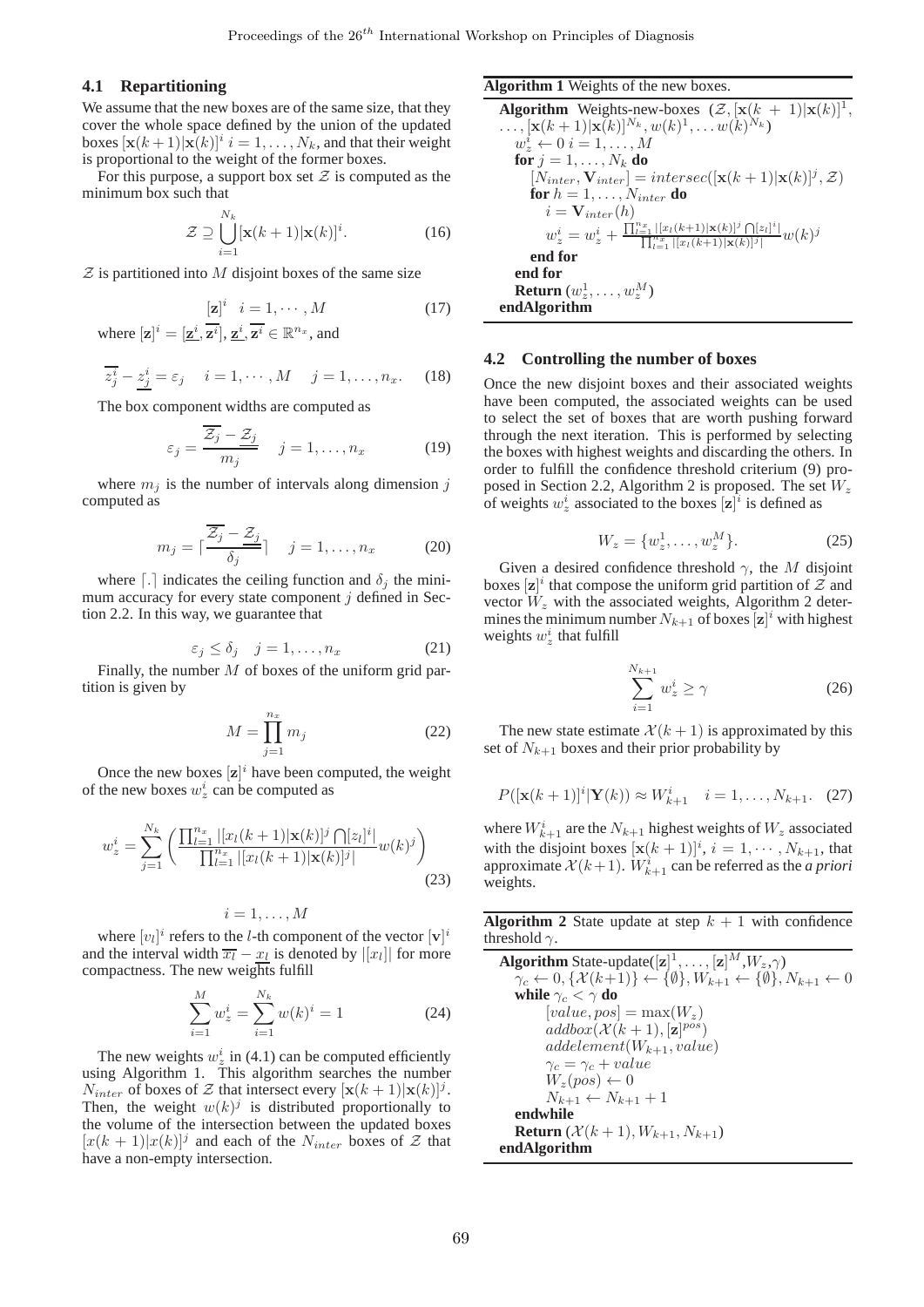This algorithm generates a set of state boxes  $\{\mathcal{X}(k+1)\}$ a list of weights  $W_{k+1}^i$ , a cumulative weight variable  $\gamma_c$ , and a cardinality variable  $N_{k+1}$ . At the beginning of the algorithm, the state boxes and weight list are initialized as empty sets and cumulative weight and cardinality variable are initialized to zero. The loop "while" operates as a sorting, eliminating the boxes with smallest weights so that the cumulative sum of the boxes with largest weights is greater or equal to the threshold  $\gamma$ . If the state space is not bounded, the threshold  $0 < \gamma < 1$  does not guarantee a bounded number of boxes in a worst-case scenario in which the measurements do not emphasize some particles against others. In this case, a maximum number of particles  $Nmax$  should be imposed.

# **5 State estimation and fault detection**

# **5.1 State estimation**

Once the set of  $N_{k+1}$  disjoint boxes  $[\mathbf{x}(k+1)]^i$ ,  $i =$  $1, \dots, N_{k+1}$ , that approximate  $\mathcal{X}(k+1)$  and their associated *a priori* weights  $W_{k+1}^i$  have been computed, their measurement updated weights  $w(k + 1)^i$  are obtained using (11). Then, according to [2], the state at instant  $k + 1$  is approximated by

$$
\hat{\mathbf{x}}(k+1) = \sum_{i=1}^{N_{k+1}} w(k+1)^i \mathbf{x}_0^i(k+1) \tag{28}
$$

where  $\mathbf{x}_0^i(k+1)$  is the center of the particle box  $[\mathbf{x}(k+1)]^i$ . Algorithm 3 summarizes the whole state estimation procedure.

| <b>Algorithm 3</b> State estimation                                         |
|-----------------------------------------------------------------------------|
| <b>Algorithm</b> State estimation                                           |
| Initialize $\mathcal{X}(0)$ , $N_0$ and $P([\mathbf{x}(k)]^i \mathbf{Y}(k)$ |
| $(1))_{k=0,i=1N_0}$                                                         |
| for $k = 1, \ldots, end$ do                                                 |
| Obtain Input/Output data $\{u(k), y(k)\}\$                                  |
| Measurement update                                                          |
| compute $\Lambda(k)$ using Eq. (12)                                         |
| compute $w(k)^i$ using Eq.(11) $i = 1N_0$                                   |
| State estimation                                                            |
| compute $\hat{\mathbf{x}}(k)$ using (28)                                    |
| State update                                                                |
| compute $[\mathbf{x}(k+1) \mathbf{x}(k)]^i$ $i = 1N_0$ using (15)           |
| compute $\mathcal Z$ that fulfils (16)                                      |
| compute disjoint boxes $[\mathbf{z}]^i$ $i = 1, \dots, M$ of (17)           |
| compute weights $w^i$ , using Algorithm 1                                   |
| compute new state estimation using Algorithm 2                              |
| $N_{k+1}$ disjoint boxes that approximate $\mathcal{X}(k+1)$                |
| Prior probabilities given by weights $W_{k+1}$                              |
| end for                                                                     |
| endAlgorithm                                                                |

#### **5.2 Fault detection**

In our framework, fault detection can be formulated as detecting inconsistencies based on the state estimation. To do so, we propose the two following indicators:

• Abrupt changes in the state estimation provided by  $(28)$ from instant  $k-1$  to instant  $k$ , i.e. abnormal high values of  $\sqrt{(\hat{\mathbf{x}}(k) - \hat{\mathbf{x}}(k-1))(\hat{\mathbf{x}}(k) - \hat{\mathbf{x}}(k-1))^T}$ 

• Abnormal low sum of the unnormalized posterior probability of all the particles at instant  $k$ , which means that all the particles have been penalized by the current measurements. This abnormality can be checked by thresholding  $\Lambda(k)$  defined in (12).

If enough representative fault free data are available, the indicators defined above can be determined by means of thresholds computed with these data. For example, the threshold that defines the abnormal abrupt change in state estimation can be computed as

$$
\Delta \hat{\mathbf{x}}^{max} = \beta_1 \max_{i=2,\cdots,L} \sqrt{\left(\hat{\mathbf{x}}(i) - \hat{\mathbf{x}}(i-1)\right) \left(\hat{\mathbf{x}}(i) - \hat{\mathbf{x}}(i-1)\right)^T}
$$
\n(29)

where L is the length of the fault free scenario and  $\beta_1 > 1$ a tuning parameter. Then the fault detection test consists in checking at each instant  $k$  if

$$
\sqrt{\left(\hat{\mathbf{x}}(k) - \hat{\mathbf{x}}(k-1)\right)\left(\hat{\mathbf{x}}(k) - \hat{\mathbf{x}}(k-1)\right)^{T}} > \Delta \hat{\mathbf{x}}^{max}
$$
\n(30)

In a similar way, threshold  $\Lambda^{min}$  that defines the minimum expected unnormalized posterior probability can be computed as

$$
\Lambda^{min} = \beta_2 \min_{i=2,\cdots,L} (\Lambda(i)) \tag{31}
$$

where  $\Lambda(i)$  is determined using (12) and  $0 < \beta_2 < 1$  is a tuning parameter. Then the fault detection test consists in checking at each instant  $k$  if

$$
\Lambda(k) < \Lambda^{min} \tag{32}
$$

# **6 Application example**

In this section a target tracking in a sensor network example presented in [8] is used to illustrated the state estimation method presented above. The problem consists of three sensors and one target moving in the horizontal plane. Each sensor can measure distance to the target, and by combining these a position fix can be computed. Fig. 1 depicts a scenario with a trajectory and a certain combination of sensor locations  $(S_1, \dot{S_2}$  and  $S_3)$ .



Figure 1: Target true trajectory and sensor positions in the bounded horizontal plane

The behaviour of the system can be described by the following discrete time state-space model: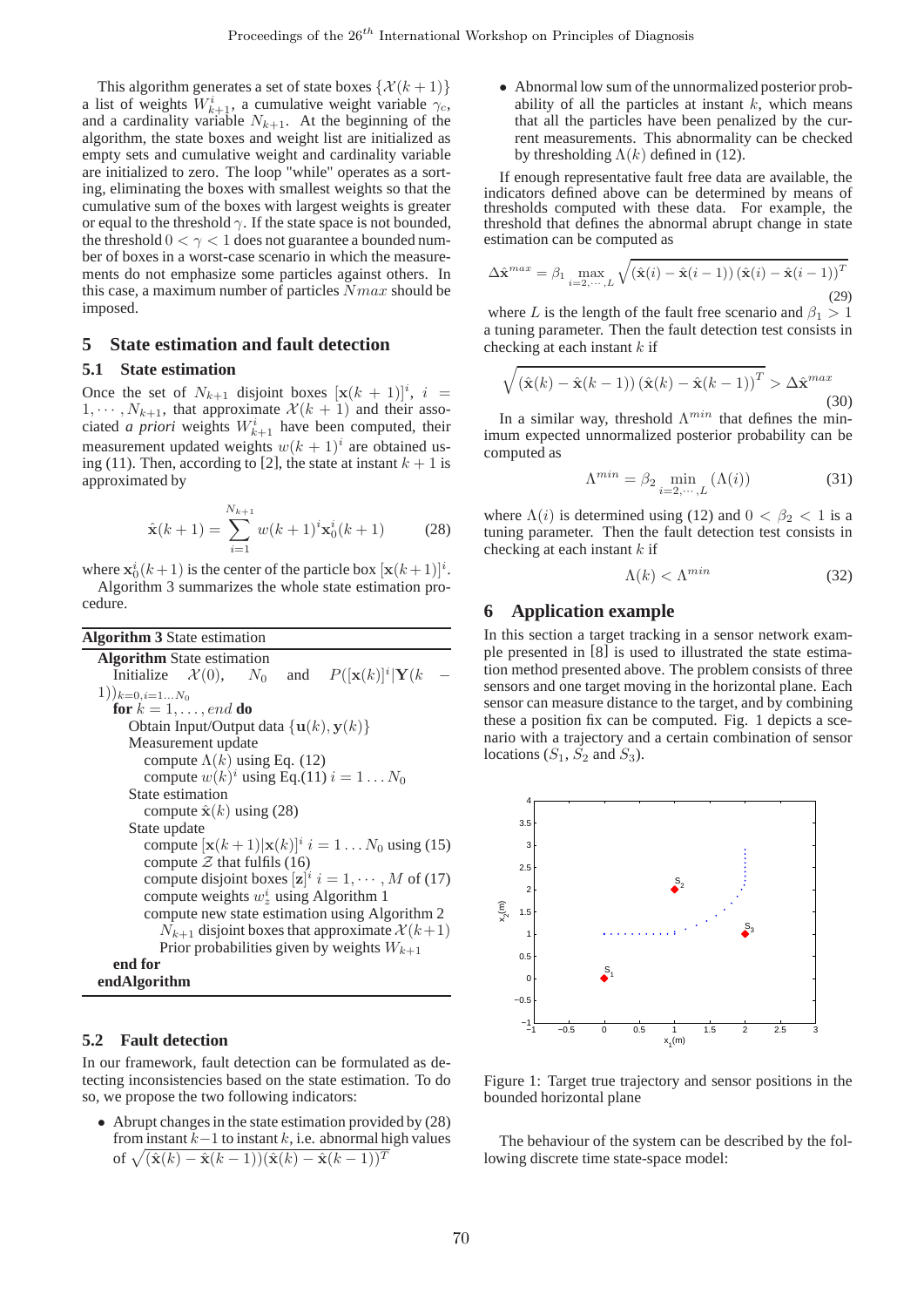$$
\begin{pmatrix}\nx_1(k+1) \\
x_2(k+1)\n\end{pmatrix} = \begin{pmatrix}\nx_1(k) \\
x_2(k)\n\end{pmatrix} + T_s \begin{pmatrix}\nv_1(k) \\
v_2(k)\n\end{pmatrix}
$$
\n(33)\n
$$
\begin{pmatrix}\ny_1(k) \\
y_2(k) \\
y_3(k)\n\end{pmatrix} = \begin{pmatrix}\n\sqrt{(x_1(k) - S_{1,1})^2 + (x_2(k) - S_{1,2})^2} \\
\sqrt{(x_1(k) - S_{2,1})^2 + (x_2(k) - S_{2,2})^2} \\
\sqrt{(x_1(k) - S_{3,1})^2 + (x_2(k) - S_{3,2})^2}\n\end{pmatrix} + \begin{pmatrix}\ne_1(k) \\
e_2(k) \\
e_3(k)\n\end{pmatrix}
$$

where  $x_1(k)$  and  $x_2(k)$  are the object coordinates bounded by  $-1 \leq x_1(k) \leq 3$  and  $-1 \leq x_2(k) \leq 4 \forall k \geq 0$ .  $T_s = 0.5s$  is the sampling time,  $v_1(k)$  and  $v_2(k)$  are the speed components of the target that are unknown but considered bounded by the maximum speed  $\sigma_v = 0.4m/s$  $(|v_1(k)| \leq \sigma_v$  and  $|v_2(k)| \leq \sigma_v$ ).  $y_1(k)$ ,  $y_2(k)$  and  $y_3(k)$ are the distances measured by the sensors.  $S_{i,j}$  denotes the component j of the location of sensor i.  $e_1(k)$ ,  $e_2(k)$ and  $e_3(k)$  are the stochastic measurement additive errors  $p_{e_i} \sim N(0, \sigma_i)$  with  $\sigma_1 = \sigma_2 = \sigma_3 = \sqrt{0.05}m$ .

Fig. 2 shows the evolution of the real sensor distances and measurements in the target trajectory scenario depicted in Fig. 1.



Figure 2: Real and measured distances from the target to the sensors

In order to apply the state estimation methodology presented above, a minimum accuracy  $\delta_1 = \delta_2 = \delta = 0.2m$ has been selected for both components. No a priori information has been used in the initial state. Then, a uniform grid of disjoint boxes with the same weights and component widths  $\varepsilon_1 = \varepsilon_2 = \delta$  that covers all the bounded coordinates  $-1 \le x_1 \le 3$  and  $-1 \le x_2 \le 4$  has been chosen as initial state  $\mathcal{X}(0)$ . Posterior probabilities of the boxes have been approximated by weights  $w(k)^i$  computed using the new sensor distances measurements in (4.1). State update has been computed considering speed bounds in (33). The new boxes have been rearranged considering the minimum accuracy  $\delta$  and their associated weights have been computed using (4.1). Finally, Algorithm 2 with threshold  $\gamma = 1$  has been applied to reduce the number of boxes.

Figs. 3 and 4 depict the box weights and their contours using measurement  $y_1(1)$  (up) and all the measurements at



Figure 3: Box weights using measurement  $y_1(k)$  (up) and measurements  $(y_1(k), y_2(k), y_3(k))^T$  (down)



Figure 4: Box weight contours using measurement  $y_1(k)$ (up) and measurements  $(y_1(k), y_2(k), y_3(k))^T$  (down)

instant  $k = 1$   $(y_1(1), y_2(1)$  and  $y_3(1)$  (down). Fig. 5 depicts the box weights and their contours using the measurements at hand at instant  $k = 2$ .

The real trajectory and the one estimated using (28) are shown in Fig. 6.

Finally, different additive sensor faults have been simulated and satisfactory results of the fault detection tests (30) and (32) have been obtained for faults bigger than  $0.5m$  using thresholds  $\Delta \hat{\mathbf{x}}^{max}$  and  $\Lambda^{min}$  computed with (29) and (31)with  $L = 3200$ ,  $\beta_1 = 1.1$  and  $\beta_2 = 0.9$ .

Fig. 7 shows the real trajectory and the one estimated using (28) when an additive fault of  $+0.5m$  affects sensor  $S_1$ at time  $k = 22$ . The behaviour of fault detection tests (30) and (32) is depicted in Fig. 8. As seen in this figure, both thresholds are violated at time instant  $k = 22$  and therefore the fault is detected at this time instant.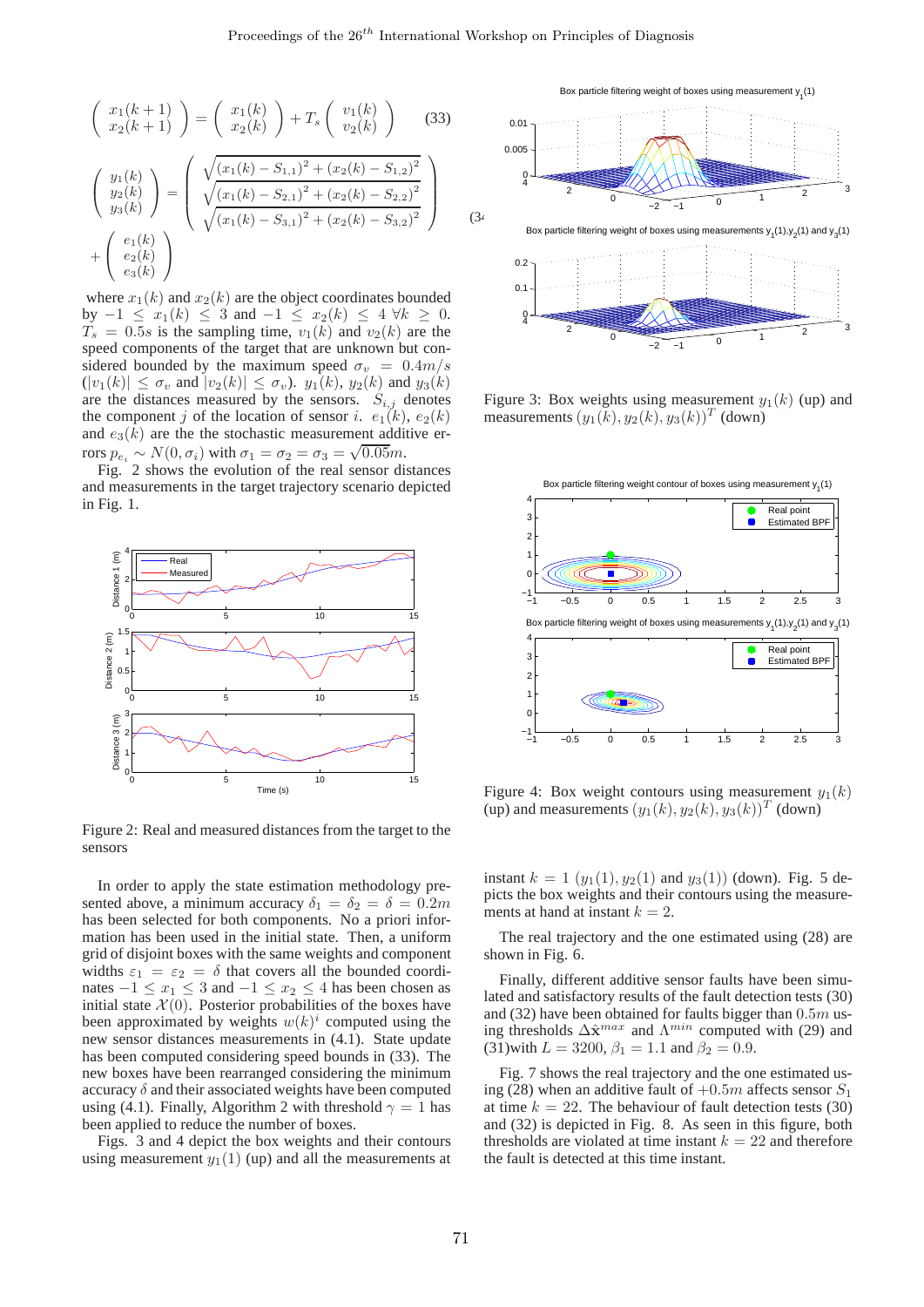

Figure 5: Box weights (up) and Box weights contours (down) at instant  $k = 2$ 



Figure 6: Trajectories

# **7 Conclusion and perspectives**

A Box particle algorithm has been proposed for estimation and fault detection in the case of nonlinear systems with stochatic and bounded uncertainties. Using this method in the case of a target tracking sensor networks illustrates its feasibility. It has been shown how the measurement update state for the box particle is derived from the particle case. However convergence and stability of this filter have to be proved. Resampling unfortunatly drops information and waives guaranteed results that characterize interval analysis based solutions. However without resampling the particle filter suffers from sample depletion. This is the reason why resampling is a critical issue in particle filtering (Gustafsson 2002). This approach has to be compared to other PF variants which reduce the number of particles [2] and further investigations concerning resampling are required, in particular if we want to take better benefit of the interval based approach.



Figure 7: Trajectories in fault scenario



Figure 8: Fault indicators and thresholds in the fault scenario

# **Acknowledgments**

This work has been partially funded by the Spanish Ministry of Science and Technology through the Project ECOCIS (Ref. DPI2013-48243-C2-1-R) and Project HARCRICS (Ref. DPI2014-58104-R).

# **A Demonstration of Measurement update: "From particles to boxes"**

# **A.1 Particle filtering**

Consider the particles  $\{x(k)^j\}_{j=1}^N$  uniformly distributed in  $x(k)^j \in [\underline{x(k)}, \overline{x(k)}] \quad \forall j = 1, \dots, N$  where  $\underline{x(k)}, \overline{x(k)} \in$  $\mathbb{R}$ . Then according to [1] the relative posterior probability for each particle is approximated by

$$
P(\mathbf{x}(k)^j|\mathbf{Y}(k)) \approx \frac{1}{c(k)} P(\mathbf{x}(k)^j|\mathbf{Y}(k-1))p_e(y(k) - h(x(k)^j))
$$
\n(35)

with

$$
c(k) = \sum_{j=1}^{N} P(\mathbf{x}(k)^{j} | \mathbf{Y}(k))
$$
 (36)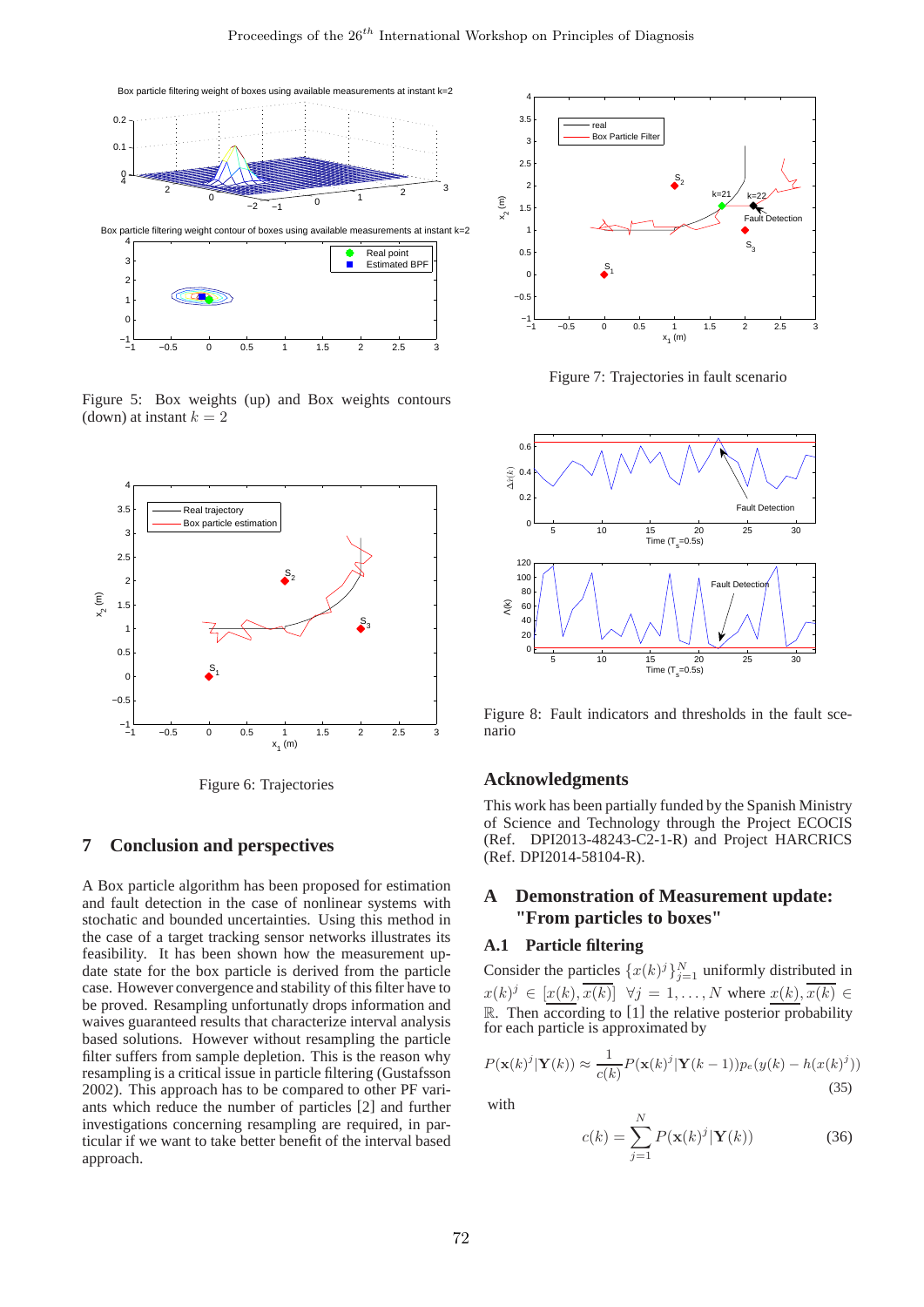$\ddot{\phantom{0}}$ 

# **A.2 Grouping particles**

If we group the N particles in  $N_q$  groups of  $\Delta N$  elements

$$
\{x(k)^j\}_{j=1}^N = \bigcup_{i=1}^{N_g} \{x(k)^l\}_{l=1+(i-1)\Delta N}^{i\Delta N} \tag{37}
$$

with  $N_g = \frac{N}{\Delta N}$ <br>If we select the groups of points in such a way that

$$
\{x(k)^{l}\}_{l=1+(i-1)\Delta N}^{i\Delta N} \in [x(k)]^{i} \quad \forall i = 1, \dots, N_g \quad (38)
$$

where

$$
[x(k)]^i = \underbrace{[x(k)} + (i-1)\Delta L, \underbrace{x(k)} + i\Delta L]
$$
 (39)

with

$$
\Delta L = \frac{\overline{x(k)} - \underline{x(k)}}{N_g} \tag{40}
$$

If the number of particles  $N \to \infty$  and therefore  $\Delta N \to$ ∞

$$
P([\mathbf{x}(k)]^{i}|\mathbf{Y}(k)) \approx \sum_{j=1+(i-1)\Delta N}^{i\Delta N} P(\mathbf{x}(k)^{j}|\mathbf{Y}(k)) \quad (41)
$$

according to (35)

$$
P([\mathbf{x}(k)]^i | \mathbf{Y}(k)) \approx
$$
  
\n
$$
\frac{\sum_{j=1+(i-1)\Delta N}^{i\Delta N} P(\mathbf{x}(k)^j | \mathbf{Y}(k-1)) p_e(y(k) - h(x(k)^j))}{\sum_{l=1}^{N_g} \sum_{j=1+(l-1)\Delta N}^{l\Delta N} P(\mathbf{x}(k)^j | \mathbf{Y}(k-1)) p_e(y(k) - h(x(k)^j))}
$$
  
\n(42)

If we consider the particles in the same group  $i$  have the same prior probabilities, then:

$$
p(\mathbf{x}(k)^j|\mathbf{Y}(k-1)) =
$$

$$
\frac{P([\mathbf{x}(k)]^i|\mathbf{Y}(k-1))}{\Delta N} \quad \forall j = 1 + (i-1)\Delta N, \dots, i\Delta N
$$
(43)

and (42) leads to

$$
P([\mathbf{x}(k)]^i |\mathbf{Y}(k-1)) \sum_{j=1+(i-1)\Delta N}^{i\Delta N} p_e(y(k) - h(x(k)^j))
$$

$$
\frac{\sum_{l=1}^{N_g} (P([\mathbf{x}(k)]^l |\mathbf{Y}(k-1)) \sum_{j=1+(l-1)\Delta N}^{l\Delta N} p_e(y(k) - h(x(k)^j)))}{\sum_{l=1+(l-1)\Delta N}^{N_g} p_e(y(k) - h(x(k)^j)))}
$$
(44)

If the  $N$  particles are uniformly distributed in the interval  $[x(k), x(k)]$ , i.e

$$
x(k)^{j} - x(k)^{j-1} = \Delta x(k) \quad \forall j = 2, ..., N \quad (45)
$$

where

$$
\Delta x(k) = \frac{\overline{x(k)} - x(k)}{N} = \frac{\Delta L}{\Delta N}
$$
(46)

Then

$$
\sum_{j=1+(i-1)\Delta N}^{i\Delta N} p_e(y(k) - h(x(k)^j))\Delta x(k) \approx
$$
  

$$
\int_{(1+(i-1)\Delta N)\Delta x(k)}^{(i\Delta N)\Delta x(k)} p_e(y(k) - h(x(k)))dx(k) \approx
$$
  

$$
\int_{x(k)\in [x(k)]^i} p_e(y(k) - h(x(k)))dx(k)
$$
 (47)

Finally, multiplying the numerator and denominator of equation (44) by  $\Delta x$ , we obtain the particle box measurement update equation

$$
P([\mathbf{x}(k)]^i |\mathbf{Y}(k-1)) \int_{x(k) \in [x(k)]^i} P(\mathbf{x}(k))^i |\mathbf{Y}(k)) \approx
$$

$$
\frac{P([\mathbf{x}(k)]^i |\mathbf{Y}(k-1)) \int_{x(k) \in [x(k)]^i} p_e(y(k) - h(x(k))) dx(k)}{\sum_{l=1}^{N_g} (P([\mathbf{x}(k)]^l |\mathbf{Y}(k-1)) \int_{x(k) \in [x(k)]^l} p_e(y(k) - h(x(k))) dx(k))}
$$
(48)

P([x(k)]<sup>i</sup>

 $\Lambda(k) =$ 

that corresponds to the equation (11) with

$$
\sum_{l=1}^{N_g} (P([\mathbf{x}(k)]^l | \mathbf{Y}(k-1)) \int_{x(k) \in [x(k)]^l} p_e(y(k) - h(x(k))) dx(k)) \tag{49}
$$

### **References**

- [1] F. Gustafsson, F. Gunnarsson, N. Bergman, U. Forssell, J. Jansson, R. Karlsson, and P.J. Nordlund. Particle filters for positioning, navigation, and tracking. *Signal Processing, IEEE Transactions on*, 50(2):425–437, 2002.
- [2] F. Abdallah, A. Gning, and P. Bonnifait. Box particle filtering for nonlinear state estimation using interval analysis. *Automatica*, 44(3):807–815, 2008.
- [3] A. Doucet, N. De Freitas, and N. Gordon. *An introduction to sequential Monte Carlo methods*. Springer, 2001.
- [4] A. Gning, L. Mihaylova, and F. Abdallah. Mixture of uniform probability density functions for non linear state estimation using interval analysis. In *Information Fusion (FUSION), 2010 13th Conference on*, pages 1– 8. IEEE, 2010.
- [5] R.M. Fernández-Cantí, S. Tornil-Sin, J. Blesa, and V. Puig. Nonlinear set-membership identification and fault detection using a bayesian framework: Application to the wind turbine benchmark. In *Proceedings of the IEEE Conference on Decision and Control*, pages 496–501, 2013.
- [6] J. Xiong, C. Jauberthie, L. Travé-Massuyès, and F. Le Gall. Fault detection using interval kalman filtering enhanced by constraint propagation. In *Proceedings of the IEEE Conference on Decision and Control*, pages 490– 495, 2013.
- [7] A. Gning, B. Ristic, and L. Mihaylova. Bernoulli particle/box-particle filters for detection and tracking in the presence of triple measurement uncertainty. *IEEE Transactions on Signal Processing*, 60(5):2138–2151, 2012.
- [8] F. Gustafsson. *Statistical sensor fusion*. Studentlitteratur, Lund, 2010.